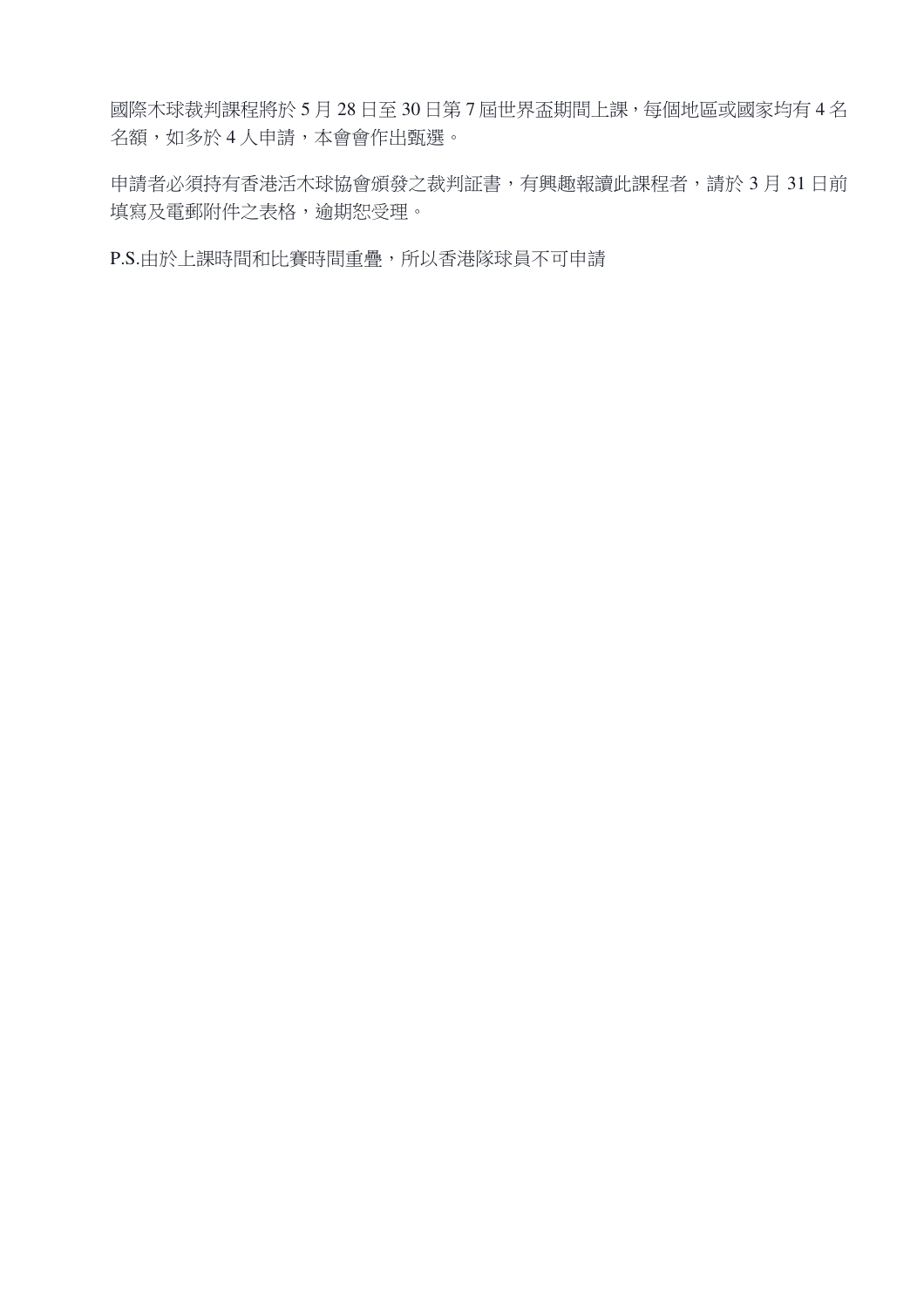# *International Woodball Referee Workshop 2016*

*28 – 30 May 2016 Jeju, Korea* 

# **Registration Form**

| <b>Participant's Information</b>                                                                                 |         |                                                                                                                                       |         |  |  |  |
|------------------------------------------------------------------------------------------------------------------|---------|---------------------------------------------------------------------------------------------------------------------------------------|---------|--|--|--|
|                                                                                                                  |         |                                                                                                                                       |         |  |  |  |
|                                                                                                                  | Photo   |                                                                                                                                       |         |  |  |  |
|                                                                                                                  |         |                                                                                                                                       |         |  |  |  |
|                                                                                                                  |         |                                                                                                                                       |         |  |  |  |
| Gender<br>$\Box M / \Box F$                                                                                      | Tel No. | Fax No.                                                                                                                               |         |  |  |  |
| E-mail Address:                                                                                                  |         |                                                                                                                                       |         |  |  |  |
| Post Address:                                                                                                    |         |                                                                                                                                       |         |  |  |  |
| Postcode                                                                                                         | City    | State                                                                                                                                 | Country |  |  |  |
|                                                                                                                  |         |                                                                                                                                       |         |  |  |  |
| <b>International Referee Experience</b><br>Name of Competition<br>4.                                             |         | $\frac{3}{2}$<br><u> 1989 - Johann Barbara, martin amerikan basal dan berasal dan berasal dalam basal dan berasal dan berasal dan</u> | Date    |  |  |  |
| <b>Registration Fee</b><br>USD \$100 for each workshop participant<br>-Including workshop and license fee charge |         |                                                                                                                                       |         |  |  |  |

Signature of Applicant Date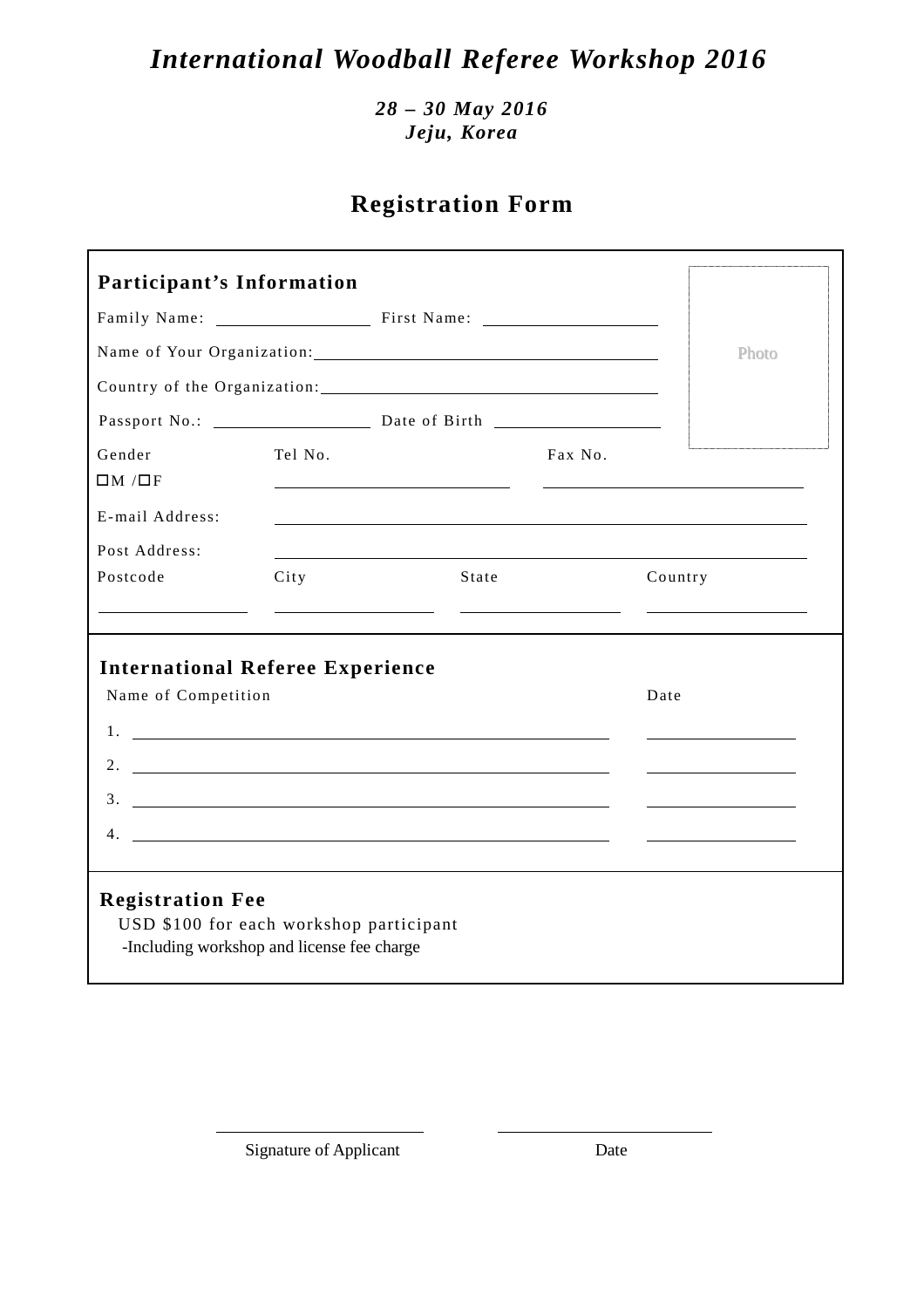# *International Woodball Referee Workshop 2016*

### *28 – 30 May 2016 Jeju, Korea*

### **Flight Information**

|           | Flight No. | Date | Time |
|-----------|------------|------|------|
| Arrival   |            |      |      |
| Departure |            |      |      |

#### **Please note:**

1. The Deadline of Entry is 15 April 2016

2. Every national Woodball organization is encouraged to nominate up to 4 of their best referees to participate in this event.

3. Please e-mail the completed form to International Woodball Federation together with Passport-Sized Photos of each participant to: iwbf@iwbf-woodball.org

#### **Name and Signature of the President or Secretary General of Woodball Association**

| Name      | Title |                    |
|-----------|-------|--------------------|
| Signature | Date  | <b>Seal Cachet</b> |
|           |       |                    |